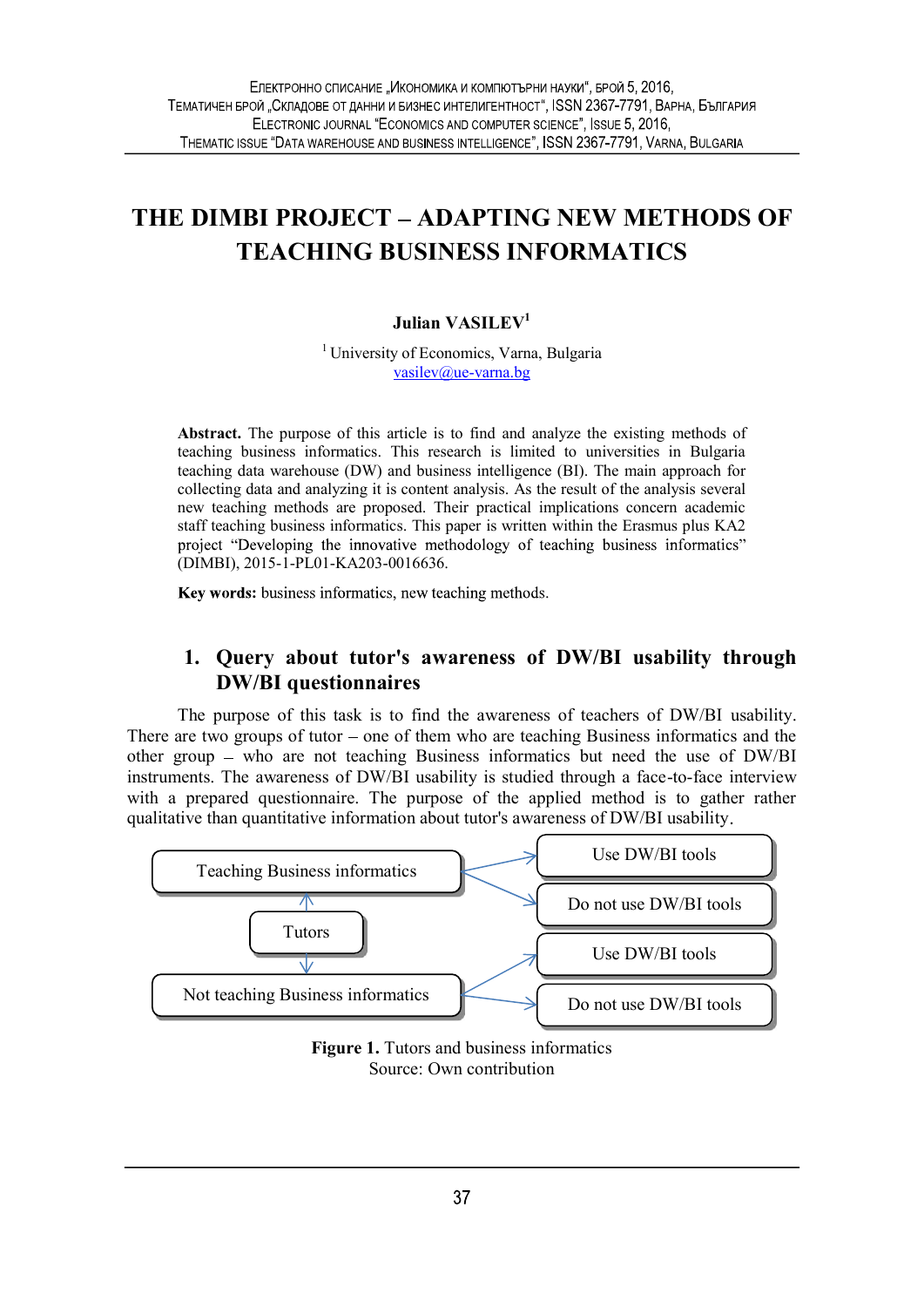People who teach DWH and BI are usually aware of theoretical concepts and they know very good examples of case studies. Most of the used software products come with ready-made examples which may be used for educational purposes. A significant problem is with licenses. Most tutors prefer to use open source software or trial versions of software products.

This conclusion may be used as a starting point for further research and for providing DWH and BI courses to students not studying Business informatics and practitioners.

Tutors who teach DWH and BI courses sometimes focus too much on theoretical aspects and the use of one software products.

This conclusion gives an opportunity to the DIMBI project to extend some case studies with the parallel testing of research questions in different software products.

The face-to-face talks with tutors who do not teach DWH or BI showed that they know about some software instruments but they do not know how to use them.

| onclusion 1.3 | Some tutors know about the existence of DWH and BI instruments but |  |
|---------------|--------------------------------------------------------------------|--|
|               | they do not know how to use them.                                  |  |

This conclusion may be another opportunity for the DIMBI project. Providing ebooks with well documented examples with sample datasets may provide fast getting of knowledge of the application of DWH and BI instruments.

Difficult and complex software products need a lot of time to be installed. New software products (such as Talend and HPCC) usually lack of documentations. So some tutors, who have experience with other software products, need a lot of time to learn new software products.

| Conclusion 1.4 | New software products (also open source ones) who come without |
|----------------|----------------------------------------------------------------|
|                | documentation take too much of the tutors' time to be studied. |

This conclusion is a very good opportunity of the DIMBI team. Researchers from UJW, WUE and VUE may study different new open source software projects and offer a wide variety of case studies and real business examples.

## 2. Query on the needs of the universities in the field of innovative teaching methods Business Informatics

The need of new and innovative teaching methods is proved by the disadvantages of current teaching methods.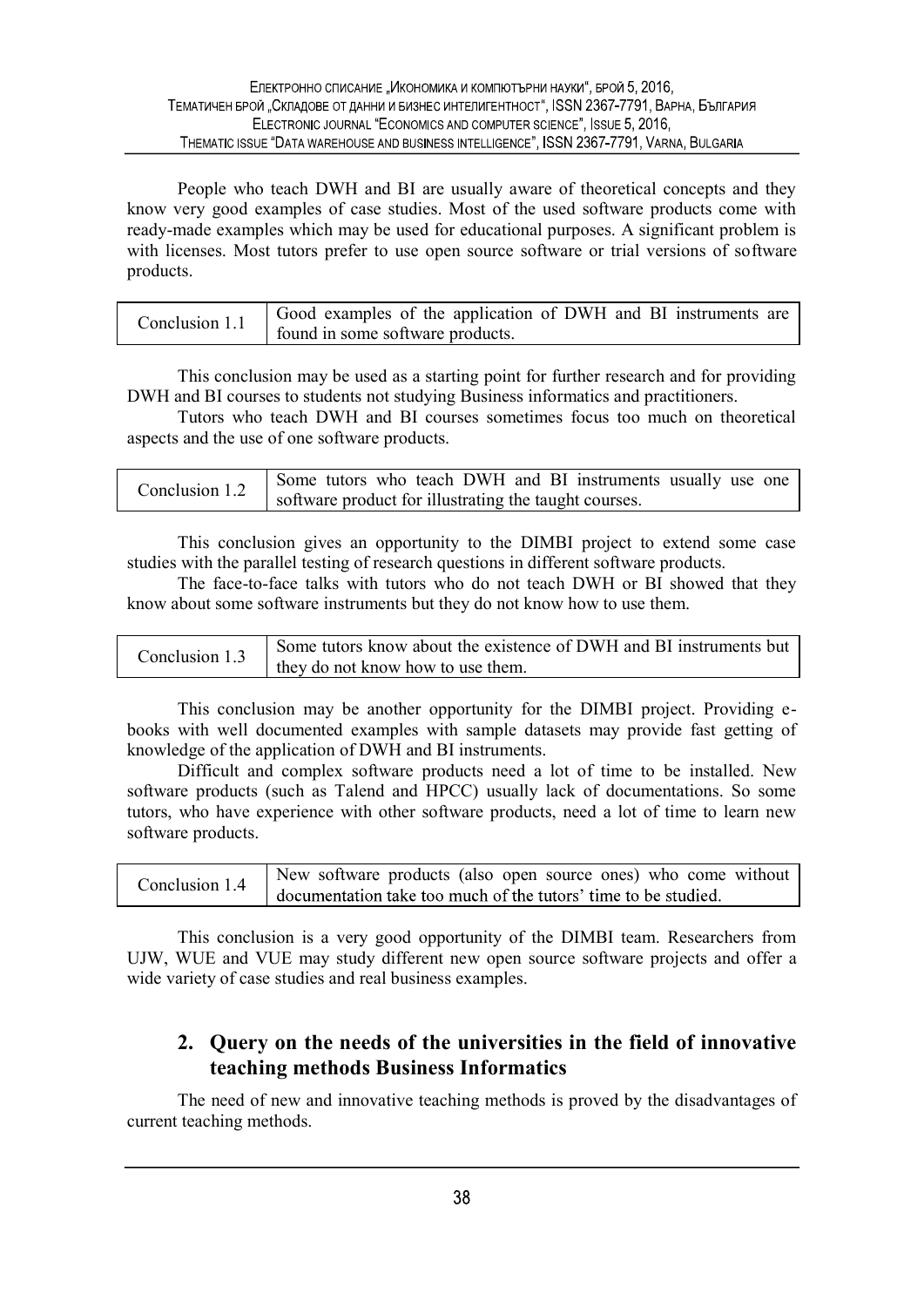Business informatics is a fast growing and developing sphere of knowledge during the recent years. New software products, new technologies, new hardware devices appear. This fast growing industry requires specialists in business with high quality skills. Getting these skills may be done at universities. Using old-fashioned methods of teaching does not attract students

| Conclusion 2.1 | University should offer innovative methods of teaching to attract more |
|----------------|------------------------------------------------------------------------|
|                | students.                                                              |

The competitiveness of universities for first-year students, allow universities to apply new methods of teaching. This conclusion may be a good opportunity for the DIMBI project. Applying innovative teaching methods may give the chance to university to attract more students.

The technology change requires tutors with innovative think and applying new methods. Mega classes were popular 20 years ago but nowadays new approaches should be found.

This conclusion gives another opportunity for the DIMBI project. The change from mega classes to small groups of people allows branding in education. Small groups of people can benefit from the face-to-face contact with the tutor.

Giving knowledge to other people is a difficult task. Different kinds of pedagogical methods are well known. Since Business informatics is a complex field of study innovative approaches should be applied. One of them concerns studying in small groups of people, the other one  $-$  using only laboratories for teaching

Conclusion 2.3 Tutors should teach business informatics only in computer rooms.

This conclusion gives many opportunities to the DIMBI project. Since all researchers in the project have solid backgrounds of teaching, they may exchange their teaching experience.

In some cases students complain from too much theoretical knowledge and lot information that is not understandable.

| Conclusion 2.4 | Tutors should teach business informatics using case studies from real |
|----------------|-----------------------------------------------------------------------|
|                | practice.                                                             |

This conclusion is an opportunity for the DIMBI project. Sample datasets may be uses. Research questions may be defined. Several software tools (from the class of DWH and BI) may be used to accept or reject the research questions.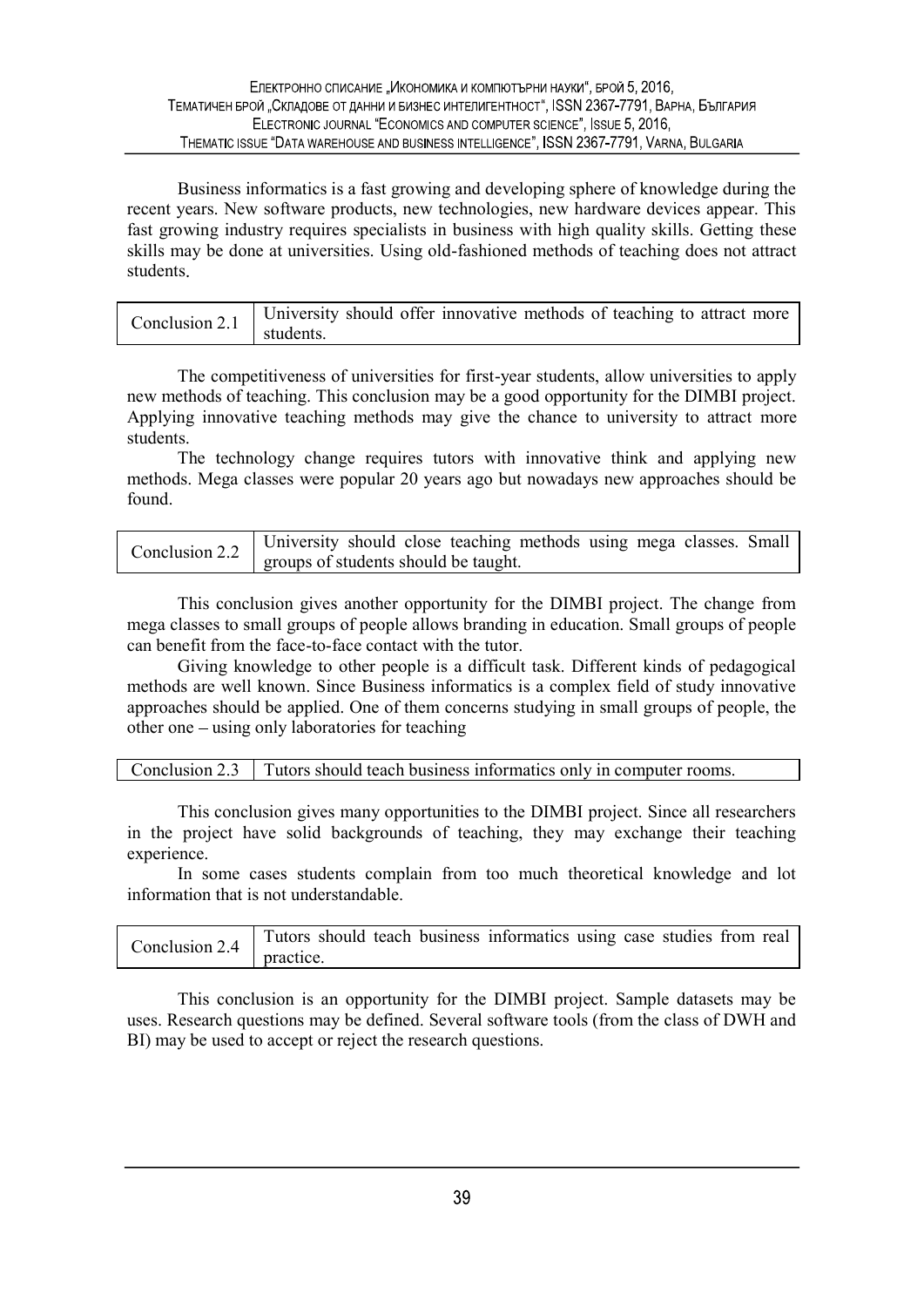# 3. Query on existing teaching methods in the field of BI and DW in Bulgarian universities. Parameters of the implementation of these teaching methods

The query on the existing teaching methods of BI and DWH is done using the method "cabinet study". Publicly available information is used. Information about teaching methods of Business informatics from Bulgarian universities is aggregated in the following table (table 1).

Table 1.

| University          | <b>Specific methods</b>                 | <b>Tools</b>                 |
|---------------------|-----------------------------------------|------------------------------|
| of<br>University    | Small groups of people;                 | Rapid Miner, PSPP, Ornage    |
| Economics<br>Varna, | Providing online courses;               | HCPP,<br>Talend,<br>Canvas,  |
| Bulgaria            | Using different software products;      | Neurointelligence,<br>Alyuda |
|                     |                                         | Easy NN                      |
| of<br>Academy       | Including economical courses for        | N/A                          |
| economics           | studying<br>students<br><b>Business</b> |                              |
| Svishtov, Bulgaria  | informatics                             |                              |
| of<br>University    | Studying<br>disciplines<br>only<br>not  | N/A                          |
| national and world  | concerning Business informatics,        |                              |
| Sofia,<br>economy,  | but also other disciplines aimed at     |                              |
| Bulgaria            | business communications                 |                              |

Teaching methods of DW and BI in Bulgarian universities

Applying different teaching methods result in the drop-out of students.

|--|--|

This conclusion may be used as an opportunity for the DIMBI project. Providing new methodologies of teaching Business informatics may lead to keeping the attraction of students and getting lower levels of drop-out students during the course of study.

Theoretical concepts are discussed during lectures with mega classes.

|  |  | Conclusion 3.2 Theoretical concepts are discussed during lectures with mega classes. |  |
|--|--|--------------------------------------------------------------------------------------|--|
|--|--|--------------------------------------------------------------------------------------|--|

This is a usual practice for many universities but the current situation may be changed using the aim of the DIMBI project. Decreasing the time in mega classes and teaching in small groups of people will benefit to better understanding of complex theoretical knowledge.

Sometimes students say that it is difficult to get practical skills. Getting practical skills depends mainly on the tutor and the methods of teaching.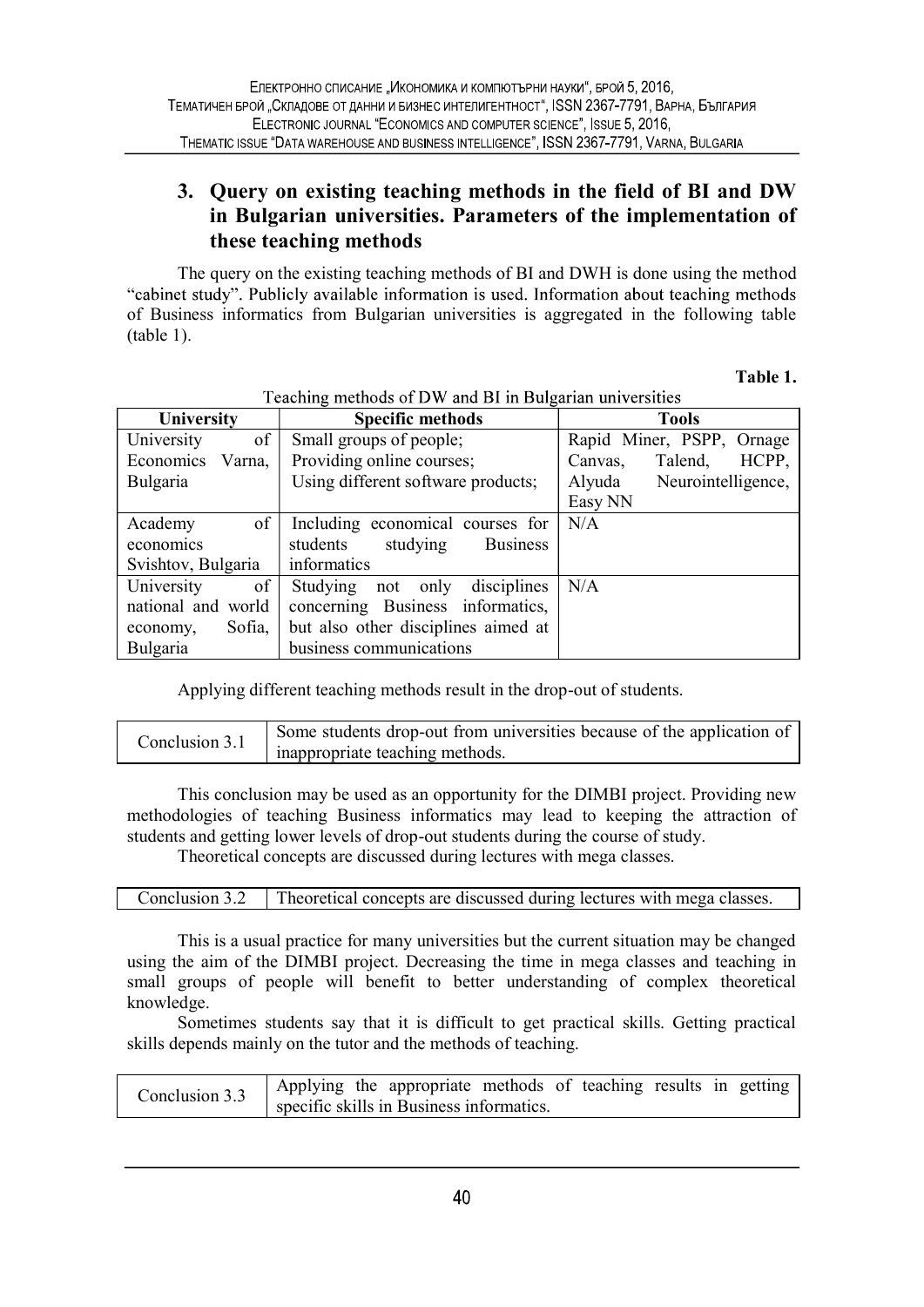The DIMBI project may benefit from this conclusion. The theoretical knowledge may be explained using real case studies.

Sometimes students say that they do not see the link between theory and practice. Lectures do not include examples. If there are examples during lectures, different examples are given during exercises (laboratories)

| Conclusion 3.4 | If In some cases the practical examples in lectures and laboratories are |  |
|----------------|--------------------------------------------------------------------------|--|
|                | different.                                                               |  |

This conclusion gives an opportunity to the DIMBI project to provide new knowledge in the sphere of Business informatics by showing cases studies in computer rooms and not using old-fashioned lectures with mega classes.

# 4. Planning for new teaching methods taking into account the learning outcomes in terms of knowledge, skills and social competence

The new teaching methods consist of several approaches for the methodology of teaching.

Firstly, case studies with real examples from practice should be used. These examples will give confidence to students when solving real business situations. Case studies make the bridge between theory and practice.

Secondly, these case studies are accompanied by sample datasets. The datasets have several columns (describing attributes of data) and rows (for each case).

Thirdly, these datasets are provided as CSV files. Students will get specific knowledge for importing CSV files in different software products.

Fourthly, research questions are defined. This is a creative process and managers in practice sometimes find difficulty in defining sensible research questions. These questions should be answered by using the sample datasets (figure 2).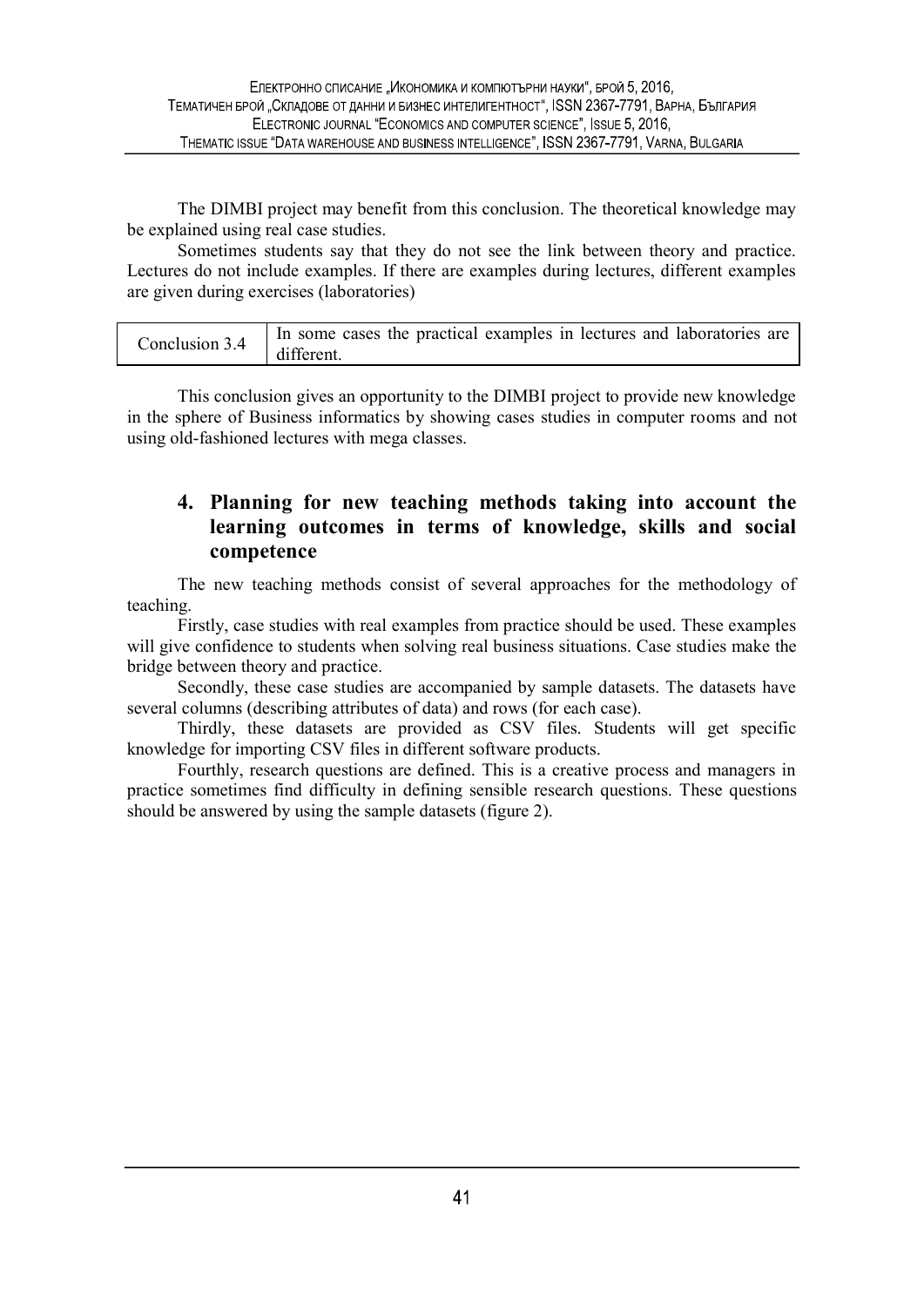#### ЕЛЕКТРОННО СПИСАНИЕ "ИКОНОМИКА И КОМПЮТЪРНИ НАУКИ", БРОЙ 5, 2016. ТЕМАТИЧЕН БРОЙ "СКЛАДОВЕ ОТ ДАННИ И БИЗНЕС ИНТЕЛИГЕНТНОСТ", ISSN 2367-7791, ВАРНА, БЪЛГАРИЯ ELECTRONIC JOURNAL "ECONOMICS AND COMPUTER SCIENCE", ISSUE 5, 2016, THEMATIC ISSUE "DATA WAREHOUSE AND BUSINESS INTELLIGENCE", ISSN 2367-7791, VARNA, BULGARIA



Figure 2. Methods for solving research questions Source: Own contribution

Fifthly, students from three universities (IJW, WUE and VUE) will join two ISP. Students will get skills to work in teams and to work with colleagues from abroad. These soft skills will help them in future work in European projects.

Sixthly, students will get new knowledge and skills in the fields of DWH and BI having lectures and exercises from teachers from three different universities. Each tutor has his/her own approach for the methodology of teaching. Getting one and the same skills from different tutors will bring non-monetary benefits. Students who have background in EU projects are more willing to continue working on further EU projects. These students may generate proposals for the calls "New and emerging technologies" in H2020.

# 5. The preparation of the description of the methods taking into account the innovative elements that distinguish it from the existing

The description of the methods is the following:

• Providing real examples with case studies;

Providing the description of these case studies in electronic format before having classes;

- Notifying students for the electronic version of the case studies;
- Starting the exercises;
- Discussion on questions before starting;
- Defining research questions;
- Using several software products by several tutors;
- Discussing the output of the software;

Commenting on outliers, limitations, practical implications, interpretations of the output;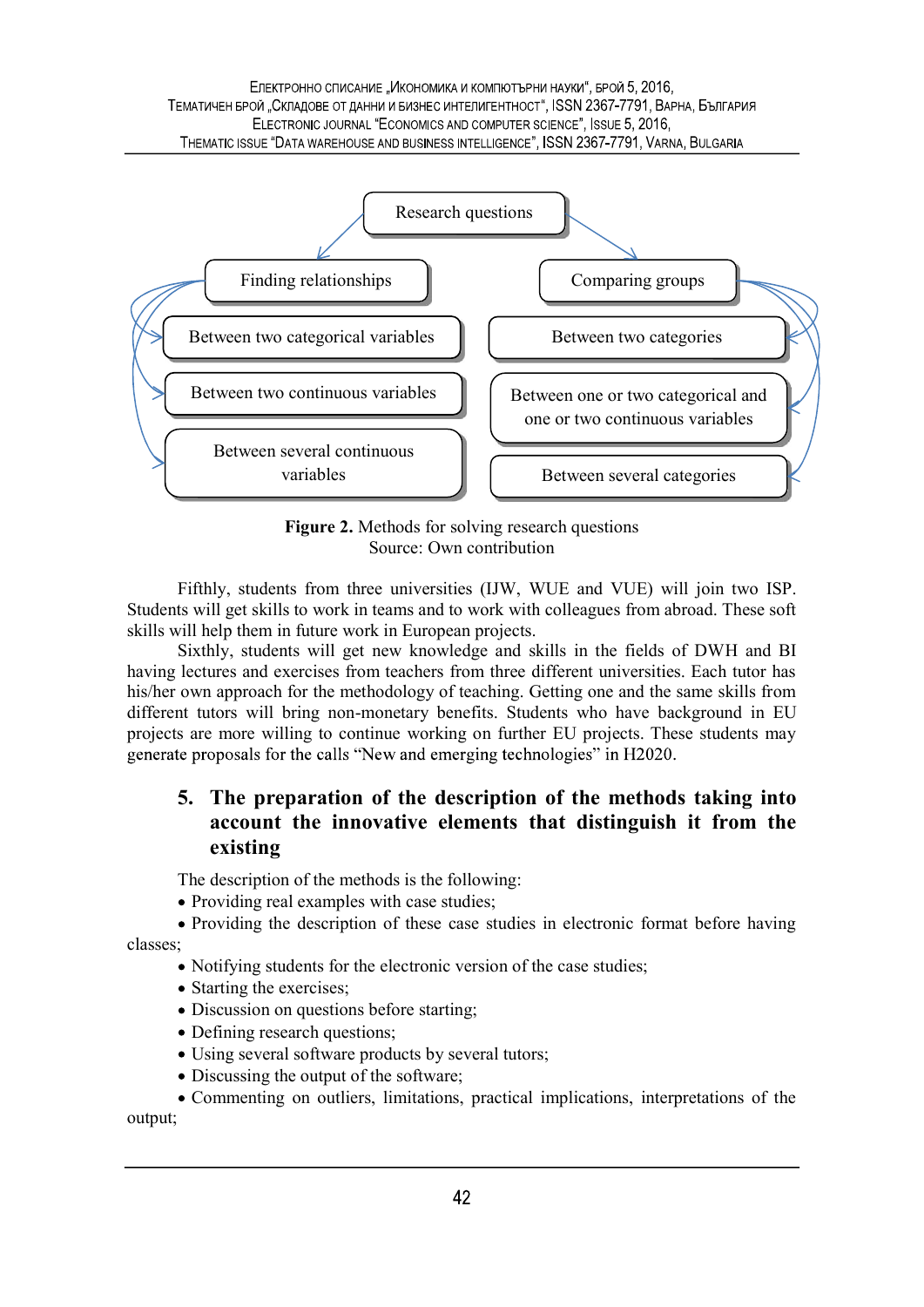• Preparing the full description of the case study for the e-books (Intellectual outputs O3);

Discussing on including new case studies with a short description, a dataset, research questions and not giving step-by-step information for solving them.

Since the project consists of several researchers, they should work in teams, e.g. by university. Each team should choose a sample dataset. For instance each team may choose one of the datasets provided by IBM:

https://www.ibm.com/communities/analytics/watson-analytics-blog/guide-to-sampledatasets/ The team will discuss on research questions. Each team member should use a

different software product to prove or reject the research questions. As a result new case studies should be available for the e-books. These examples may be extended to research papers for online peer-reviewed journals.

The members of the DIMBI team have background in testing research questions (hypotheses) in different software products (Vasilev & Atanasova 2015).

# 6. Analysis developed drafts teaching methods in relation to the teaching

The analysis of the developed drafts of teaching methods is done by using quantitative methods. Several experts are interviewed about the new methods of teaching. For each teaching methods they provide strong aspects and threats (figure 3).



Source: Own contribution

The marked threats of teaching method 1 give some opportunities for the DIMBI project. Further explanations and further reading sections within the e-books may help students in better understanding. Tutors should seek for fast and simple solutions to research questions. They should not focus too much time on complex solutions (figure 4).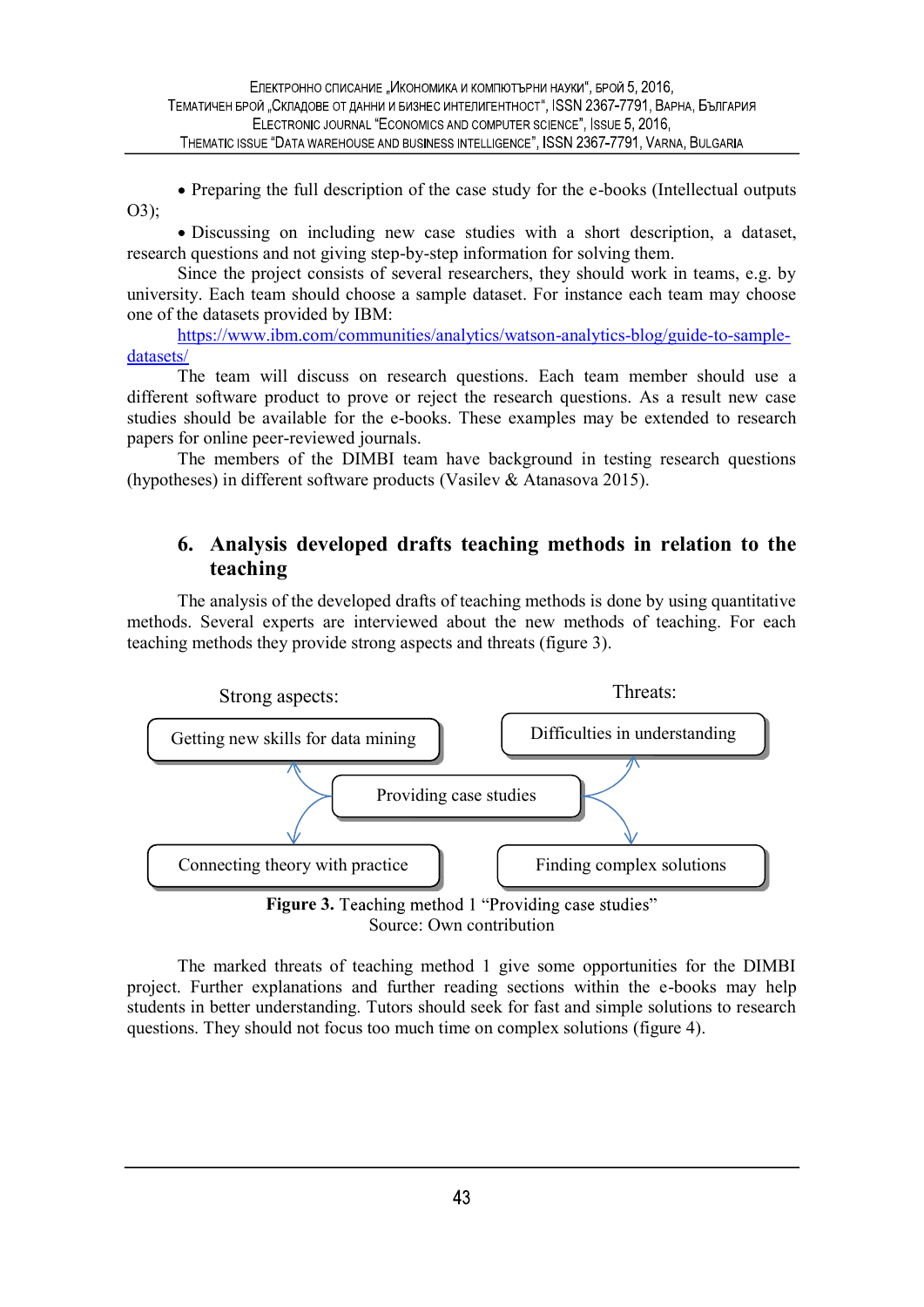ЕЛЕКТРОННО СПИСАНИЕ "ИКОНОМИКА И КОМПЮТЪРНИ НАУКИ", БРОЙ 5, 2016. ТЕМАТИЧЕН БРОЙ "СКЛАДОВЕ ОТ ДАННИ И БИЗНЕС ИНТЕЛИГЕНТНОСТ", ISSN 2367-7791, ВАРНА, БЪЛГАРИЯ ELECTRONIC JOURNAL "ECONOMICS AND COMPUTER SCIENCE", ISSUE 5, 2016, THEMATIC ISSUE "DATA WAREHOUSE AND BUSINESS INTELLIGENCE", ISSN 2367-7791, VARNA, BULGARIA



Source: Own contribution

The marked threats of teaching method 2 give some opportunities for the DIMBI project. The scientific managers have to organize the work of researchers so that they will cope with preparing the description and explanations of case studied on time.



**Figure 5.** Teaching method 3 "Using several software products" Source: Own contribution

The marked threats of teaching method 3 give some opportunities for the DIMBI project. The members of the DIMBI team may create better documentation and manuals for certain software products through the e-books (Intellectual output of the DIMBI project O3). The members of the DIMBI team should use open source software products and publicly available datasets.